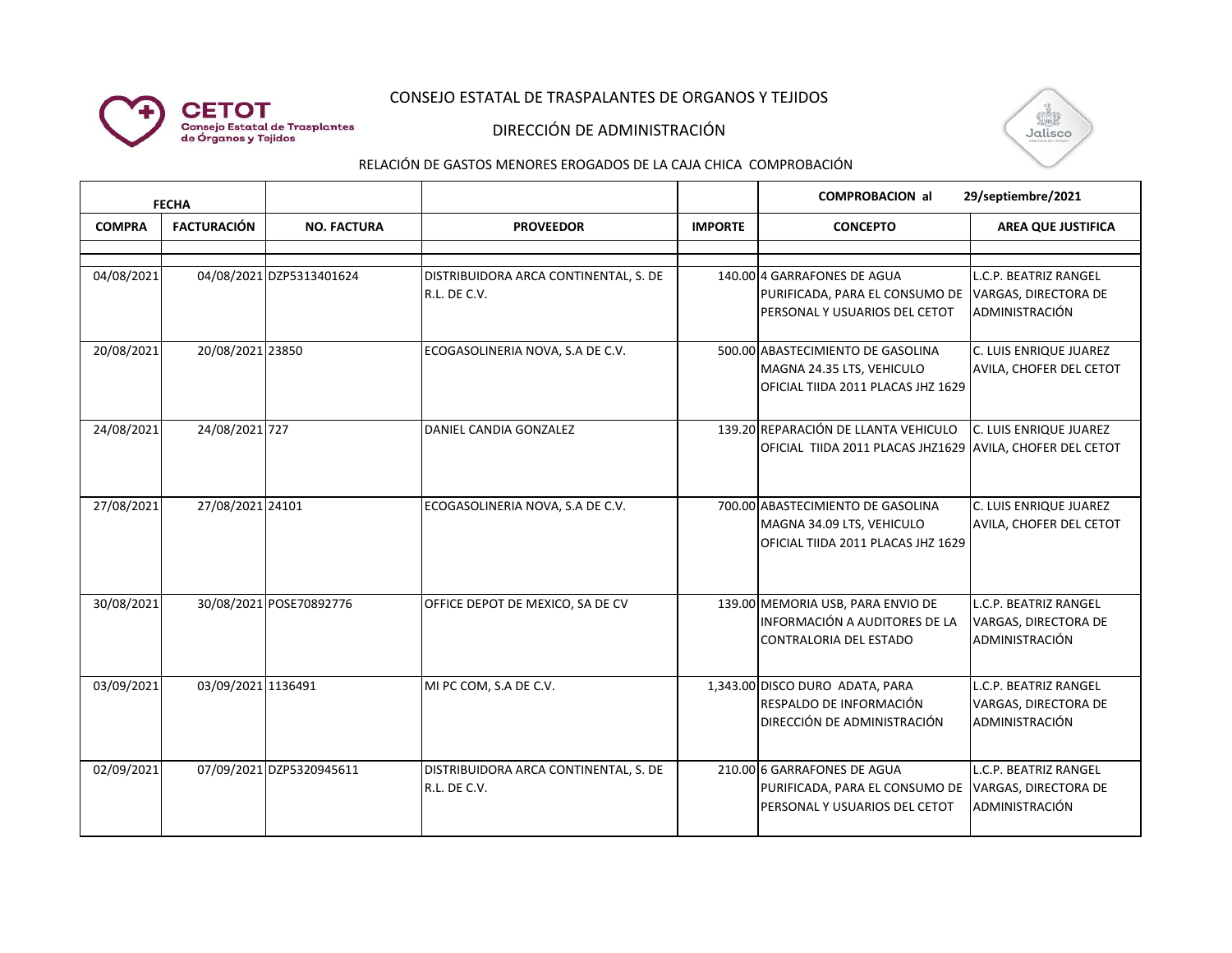### CONSEJO ESTATAL DE TRASPALANTES DE ORGANOS Y TEJIDOS



### DIRECCIÓN DE ADMINISTRACIÓN



#### RELACIÓN DE GASTOS MENORES EROGADOS DE LA CAJA CHICA COMPROBACIÓN

| <b>FECHA</b>  |                    |                           |                                                         |                | 29/septiembre/2021<br><b>COMPROBACION all</b>                                                                                                    |                                                                              |
|---------------|--------------------|---------------------------|---------------------------------------------------------|----------------|--------------------------------------------------------------------------------------------------------------------------------------------------|------------------------------------------------------------------------------|
| <b>COMPRA</b> | <b>FACTURACIÓN</b> | <b>NO. FACTURA</b>        | <b>PROVEEDOR</b>                                        | <b>IMPORTE</b> | <b>CONCEPTO</b>                                                                                                                                  | <b>AREA QUE JUSTIFICA</b>                                                    |
| 07/09/2021    | 07/09/2021 24567   |                           | ECOGASOLINERIA NOVA, S.A DE C.V.                        |                | 500.00 ABASTECIMIENTO DE GASOLINA<br>MAGNA 23.86 LTS, VEHICULO<br>OFICIAL TIIDA 2011 PLACAS JHZ 1629                                             | C. LUIS ENRIQUE JUAREZ<br><b>AVILA, CHOFER DEL CETOT</b>                     |
| 09/09/2021    | 09/09/2021 11955   |                           | <b>EDUARDO SALVADOR DE LA TORRE</b><br><b>GONZALEZ</b>  |                | 976.00 COMPRA DE LAMPARAS PARA<br>ISUSTITUIR LAS FUNDIDAS EN<br>ALGUNAS ÁREAS DEL CETOT                                                          | C. ARMANDO ALONZO<br>ALONZO, AREA DE<br><b>MANTENIMIENTO</b>                 |
| 10/09/2021    | 10/09/2021 36706   |                           | GRAFICOS Y MAS, S.A DE C.V.                             |                | 214.00 LONAS DE 60x158 PARA EL CURSO<br>DE MANTENIMIENTO DEL<br><b>POTENCIAL DONANTE</b>                                                         | LDG. RICARDO PRESCIADO<br><b>TORRES- DIRECCIÓN DE</b><br><b>COMUNICACIÓN</b> |
| 14/09/2021    | 14/09/2021 24688   |                           | ECOGASOLINERIA NOVA, S.A DE C.V.                        |                | 915.95 ABASTECIMIENTO DE GASOLINA<br>MAGNA 44.57 LTS, VEHICULO<br>OFICIAL TIIDA 2011 PLACAS JHZ 1629                                             | C. LUIS ENRIQUE JUAREZ<br>AVILA, CHOFER DEL CETOT                            |
| 15/09/2021    | 15/09/2021 24718   |                           | ECOGASOLINERIA NOVA, S.A DE C.V.                        |                | 700.00 ABASTECIMIENTO DE GASOLINA<br>MAGNA 34.06 LTS, VEHICULO<br>OFICIAL TIIDA 2011 PLACAS JHZ 3518                                             | C. LUIS ENRIQUE JUAREZ<br>AVILA, CHOFER DEL CETOT                            |
| 21/09/2021    |                    | 21/09/2021 POSE71264253   | OFFICE DEPOT DE MEXICO, SA DE CV                        |                | 1,764.00 CAJAS DE CARTGON PARA ARCHIVO,<br><b>EXPEDIENTES OFICIALES DEL CETOT,</b><br>MOTIVO DE EXTINCIÓN                                        | L.C.P. BEATRIZ RANGEL<br>VARGAS, DIRECTORA DE<br>ADMINISTRACIÓN              |
| 22/09/2021    |                    | 22/09/2021 DZP-5324298795 | DISTRIBUIDORA ARCA CONTINENTAL, S DE<br><b>RL DE CV</b> |                | 210.00 AGUA EMBOTELLADA GARRAFON DE L.C.P. BEATRIZ RANGEL<br>20 LST (6) PARA EL CONSUMO DE<br><b>TRABAJADORES Y USUARIOS DEL</b><br><b>CETOT</b> | VARGAS, DIRECTORA DE<br>ADMINISTRACIÓN                                       |
| 24/09/2021    | 24/09/2021 25027   |                           | ECOGASOLINERIA NOVA, S.A DE C.V.                        |                | 907.13 ABASTECIMIENTO DE GASOLINA<br>MAGNA 45.01 LTS VEHICULO OFICIAL AVILA, CHOFER DEL CETOT<br>TIIDA 2011 PLACAS JHZ3518                       | C. LUIS ENRIQUE JUAREZ                                                       |